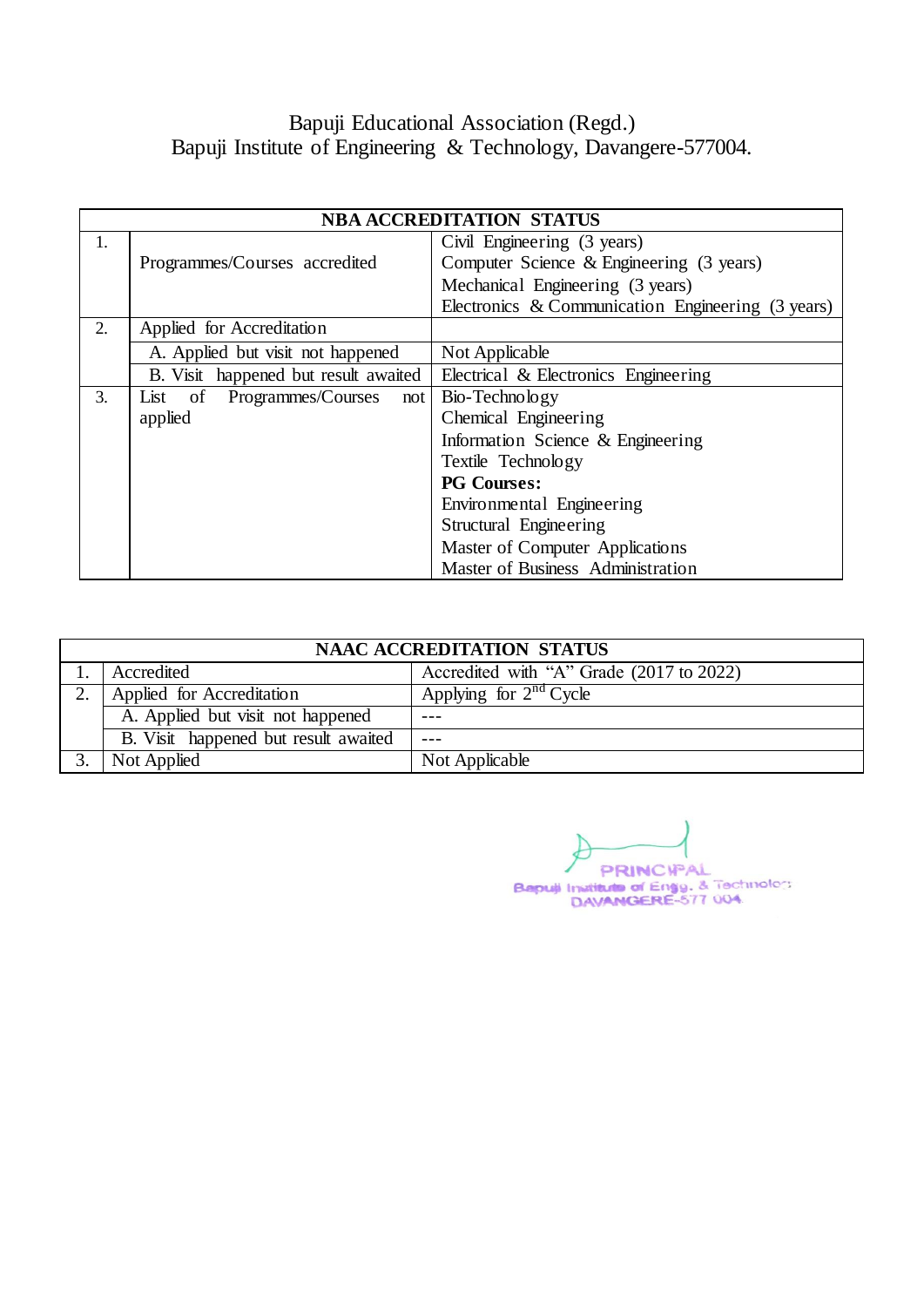All India Council for Technical Education

 **(A Statutory body under Ministry of Education, Govt. of India)**

Nelson Mandela Marg,Vasant Kunj, New Delhi-110070 Website: [www.aicte-india.org](http://www.aicte-india.org)

#### **APPROVAL PROCESS 2021-22 -**

**Extension of Approval (EoA)**

F.No. South-West/1-9322307866/2021/EOA Date: 02-Jul-2021

To,

The Principal Secretary (Hr. & Tech Education) Govt. of Karnataka, K. G.S., 6th Floor, M.S. Building, R. N. 645,Dr. B. R. Ambedkar Road, Bangalore-560001

### **Sub: Extension of Approval for the Academic Year 2021-22**

Ref: Application of the Institution for Extension of Approval for the Academic Year 2021-22

Sir/Madam,

In terms of the provisions under the All India Council for Technical Education (Grant of Approvals for Technical Institutions) Regulations, 2021 Notified on 4th February, 2020 and amended on 24th February 2021 and norms standards, procedures and conditions prescribed by the Council from time to time, I am directed to convey the approval to:

| <b>Permanent Id</b><br>1-4351473                                                                                                                                                                                                                     |                                                                                                | <b>Application Id</b>        | 1-9322307866                                                                                                        |  |
|------------------------------------------------------------------------------------------------------------------------------------------------------------------------------------------------------------------------------------------------------|------------------------------------------------------------------------------------------------|------------------------------|---------------------------------------------------------------------------------------------------------------------|--|
| Name of the Institution<br>/University                                                                                                                                                                                                               | <b>BAPUJI INSTITUTE OF</b><br>Name of the Society/Trust<br><b>ENGINEERING &amp; TECHNOLOGY</b> |                              | <b>BAPUJI EDUCATIONAL</b><br><b>ASSOCIATION (REG.)</b>                                                              |  |
| <b>BAPUJI INSTITUTE OF</b><br><b>ENGINEERING &amp; TECHNOLOGY</b><br>P.B. NO.325.<br><b>Institution /University</b><br><b>SHAMANUR ROAD</b><br><b>Address</b><br>DAVANGERE-577 004<br>KARNATAKA - INDIA, DAVANGERE,<br>DAVANAGERE, Karnataka, 577004 |                                                                                                | <b>Society/Trust Address</b> | II MAIN, AKKAMAHADEVI ROAD<br><b>P.J. EXTENSION</b><br>DAVANGERE-577<br>002, CITY, DAVANAGERE, Karnatak<br>a.577002 |  |
| <b>Institution /University</b><br><b>Type</b>                                                                                                                                                                                                        | <b>Private-Self Financing</b>                                                                  | Region                       | South-West                                                                                                          |  |

### **To conduct following Programs / Courses with the Intake indicated below for the Academic Year 2021-22**

| Program                                               | Level                           | <b>Course</b>                                             | <b>Affiliating Body</b><br>(University)<br>/Body)               | <b>Intake</b><br><b>Approved</b><br>for 2020-21 | <b>Intake</b><br><b>Approved</b><br>for 2021-22 | <b>NRI</b><br>Approval<br><b>Status</b> | FN / Gulf<br>quotal OCI/<br><b>Approval</b><br><b>Status</b> |
|-------------------------------------------------------|---------------------------------|-----------------------------------------------------------|-----------------------------------------------------------------|-------------------------------------------------|-------------------------------------------------|-----------------------------------------|--------------------------------------------------------------|
| <b>ENGINEERING</b><br><b>AND</b><br><b>TECHNOLOGY</b> | <b>POST</b><br><b>GRADUATE</b>  | <b>STRUCTURAL</b><br><b>ENGINEERING</b>                   | Visvesvaraya Tech<br>nological<br>University,<br><b>Belgaum</b> | 24                                              | 24                                              | <b>NA</b>                               | <b>NA</b>                                                    |
| <b>ENGINEERING</b><br><b>AND</b><br><b>TECHNOLOGY</b> | <b>UNDER</b><br><b>GRADUATE</b> | <b>ELECTRONICS &amp;</b><br><b>COMMUNICATIO</b><br>N ENGG | Visvesvaraya Tech<br>nological<br>University,<br><b>Belgaum</b> | 120                                             | 120                                             | <b>NA</b>                               | <b>NA</b>                                                    |

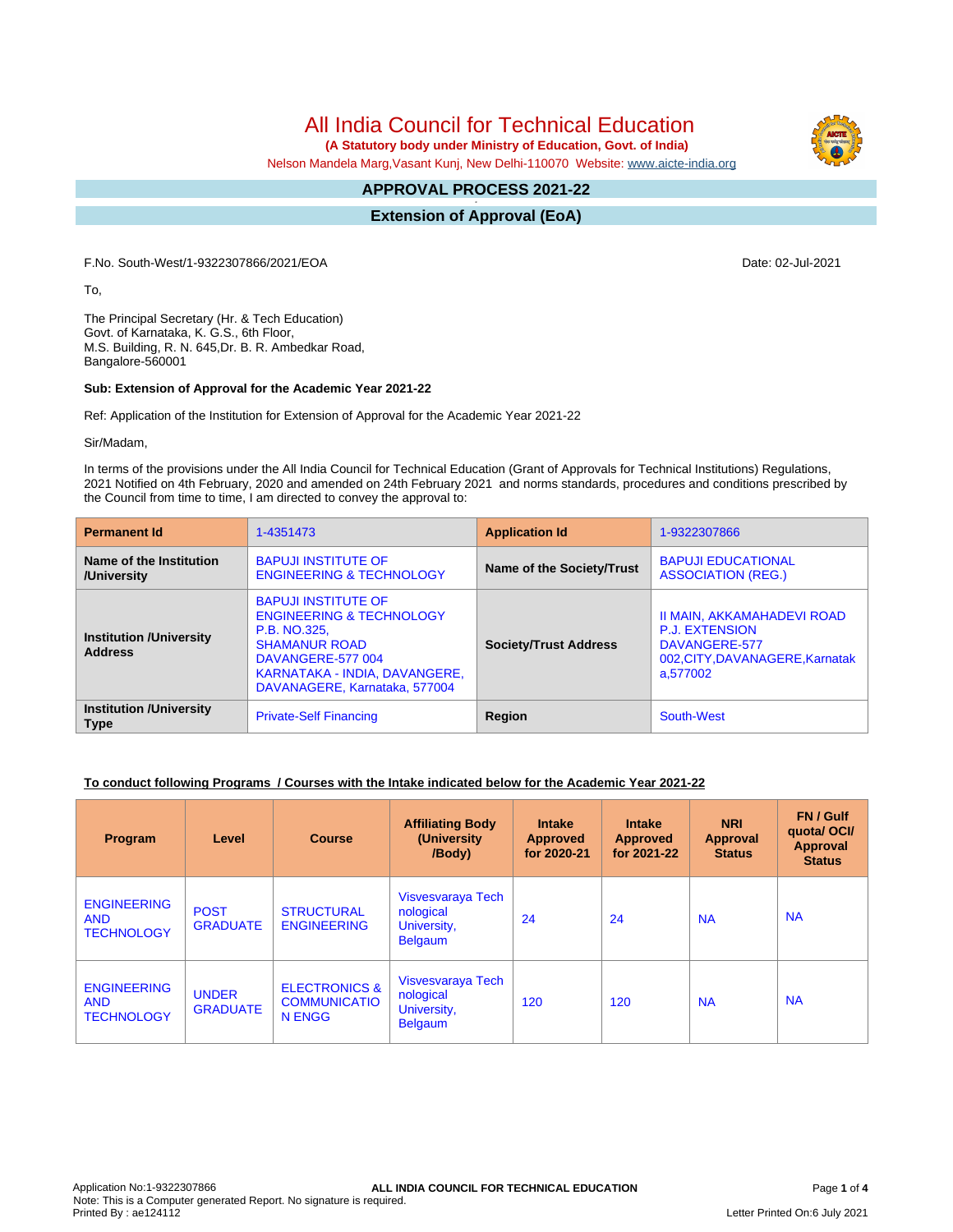| <b>ENGINEERING</b><br><b>AND</b><br><b>TECHNOLOGY</b> | <b>UNDER</b><br><b>GRADUATE</b> | <b>COMPUTER</b><br><b>SCIENCE &amp;</b><br><b>ENGINEERING</b>               | <b>Visvesvaraya Tech</b><br>nological<br>University,<br><b>Belgaum</b> | 120 | 180\$\$ | <b>NA</b> | <b>NA</b> |
|-------------------------------------------------------|---------------------------------|-----------------------------------------------------------------------------|------------------------------------------------------------------------|-----|---------|-----------|-----------|
| <b>ENGINEERING</b><br><b>AND</b><br><b>TECHNOLOGY</b> | <b>UNDER</b><br><b>GRADUATE</b> | <b>MECHANICAL</b><br><b>ENGINEERING</b>                                     | Visvesvaraya Tech<br>nological<br>University,<br><b>Belgaum</b>        | 120 | 60      | <b>NA</b> | <b>NA</b> |
| <b>ENGINEERING</b><br><b>AND</b><br><b>TECHNOLOGY</b> | <b>UNDER</b><br><b>GRADUATE</b> | <b>ELECTRICAL</b><br><b>AND</b><br><b>ELECTRONICS</b><br><b>ENGINEERING</b> | Visvesvaraya Tech<br>nological<br>University,<br><b>Belgaum</b>        | 60  | 60      | <b>NA</b> | <b>NA</b> |
| <b>ENGINEERING</b><br><b>AND</b><br><b>TECHNOLOGY</b> | <b>UNDER</b><br><b>GRADUATE</b> | <b>TEXTILE</b><br><b>TECHNOLOGY</b>                                         | <b>Visvesvaraya Tech</b><br>nological<br>University,<br><b>Belgaum</b> | 40  | 40      | <b>NA</b> | <b>NA</b> |
| <b>ENGINEERING</b><br><b>AND</b><br><b>TECHNOLOGY</b> | <b>UNDER</b><br><b>GRADUATE</b> | <b>CHEMICAL</b><br><b>ENGINEERING</b>                                       | Visvesvaraya Tech<br>nological<br>University,<br><b>Belgaum</b>        | 30  | 30      | <b>NA</b> | <b>NA</b> |
| <b>ENGINEERING</b><br><b>AND</b><br><b>TECHNOLOGY</b> | <b>UNDER</b><br><b>GRADUATE</b> | <b>INFORMATION</b><br><b>SCIENCE AND</b><br><b>ENGINEERING</b>              | Visvesvaraya Tech<br>nological<br>University,<br><b>Belgaum</b>        | 120 | 150\$\$ | <b>NA</b> | <b>NA</b> |
| <b>ENGINEERING</b><br><b>AND</b><br><b>TECHNOLOGY</b> | <b>UNDER</b><br><b>GRADUATE</b> | <b>BIOTECHNOLOG</b><br>Y                                                    | <b>Visvesvaraya Tech</b><br>nological<br>University,<br><b>Belgaum</b> | 30  | 30      | <b>NA</b> | <b>NA</b> |
| <b>ENGINEERING</b><br><b>AND</b><br><b>TECHNOLOGY</b> | <b>POST</b><br><b>GRADUATE</b>  | <b>ENVIRONMENTA</b><br><b>L ENGINEERING</b>                                 | Visvesvaraya Tech<br>nological<br>University,<br><b>Belgaum</b>        | 18  | 18      | <b>NA</b> | <b>NA</b> |
| <b>ENGINEERING</b><br><b>AND</b><br><b>TECHNOLOGY</b> | <b>UNDER</b><br><b>GRADUATE</b> | <b>CIVIL</b><br><b>ENGINEERING</b>                                          | Visvesvaraya Tech<br>nological<br>University,<br><b>Belgaum</b>        | 120 | 120     | <b>NA</b> | <b>NA</b> |

\$\$ New Course(s)/Increase in Intake should be offered in Emerging Area

## **Course(s) Applied for Closure by the Institution for the Academic Year 2021-22**

| <b>Program</b>                              | Level                 | <b>Course</b>                                                            | <b>Affiliating Body</b><br>(Univ/Body)                       | <b>Course Closure Status</b> |
|---------------------------------------------|-----------------------|--------------------------------------------------------------------------|--------------------------------------------------------------|------------------------------|
| <b>ENGINEERING AND</b><br><b>TECHNOLOGY</b> | <b>UNDER GRADUATE</b> | <b>ELECTRONICS &amp;</b><br><b>INSTRUMENTATION</b><br><b>ENGINEERING</b> | Visvesvaraya Techn<br>ological University,<br><b>Belgaum</b> | Pending <sup>\$</sup>        |

\$ Due to non-submission of NOC's from University / Board and / or State Government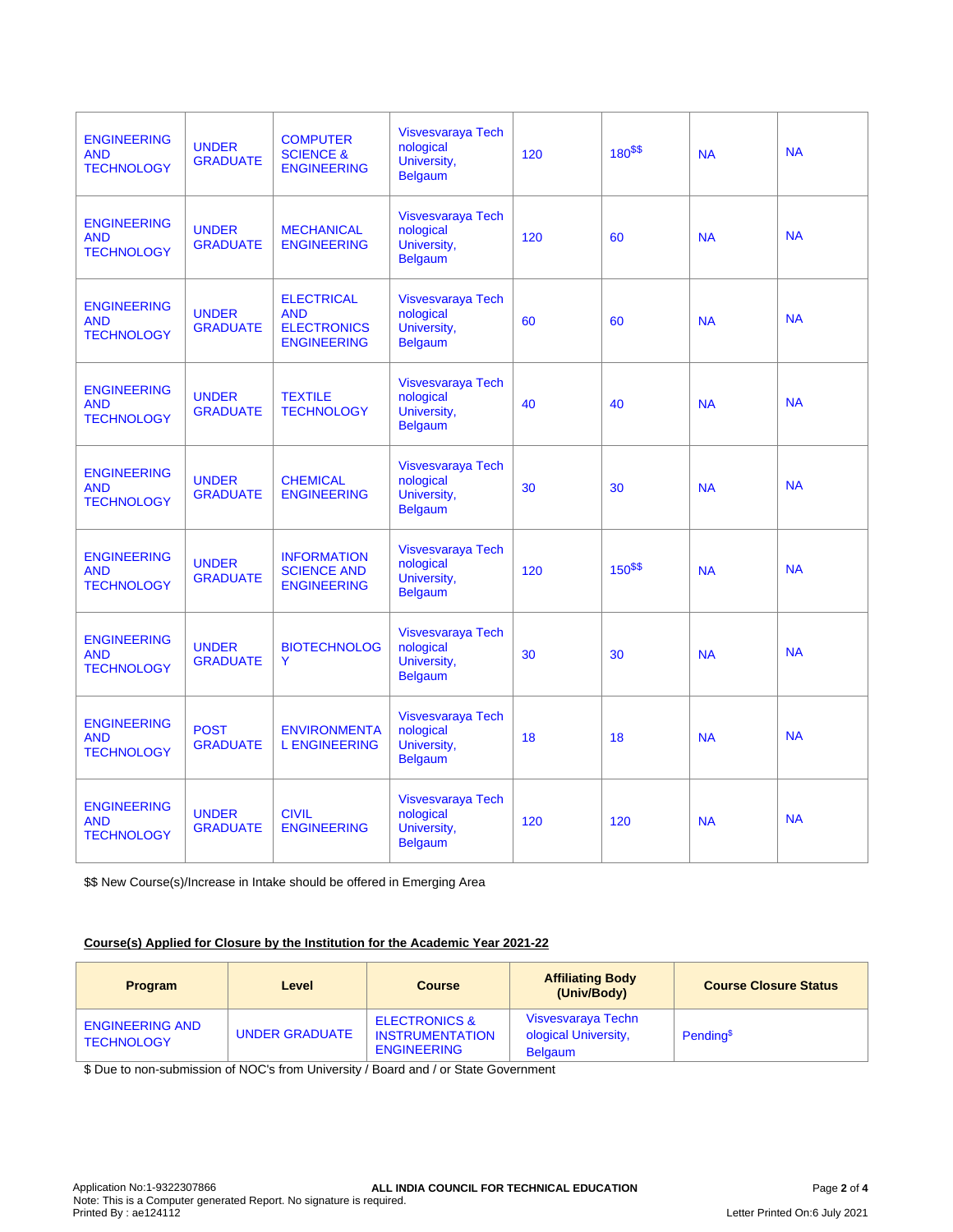### **It is mandatory to comply with all the essential requirements as given in APH 2021-22 (Appendix 6)**



- 1. The State Government/ UT/ Directorate of Technical Education/ Directorate of Medical Education shall ensure that 10% of reservation for Economically Weaker Section (EWS) as per the reservation policy for admission, operational from the Academic year 2019-20 is implemented without affecting the reservation percentages of SC/ ST/ OBC/ General. However, this would not be applicable in the case of Minority Institutions referred to the Clause (1) of Article 30 of Constitution of India. Such Institution shall be permitted to increase in annual permitted strength over a maximum period of two years.
- 2. The Institution offering courses earlier in the Regular Shift, First Shift, Second Shift/Part Time now amalgamated as total intake shall have to fulfil all facilities such as Infrastructure, Faculty and other requirements as per the norms specified in the Approval Process Handbook 2021-22 for the Total Approved Intake. Further, the Institutions Deemed to be Universities/ Institutions having Accreditation/ Autonomy status shall have to maintain the Faculty: Student ratio as specified in the Approval Process Handbook.
- 3. Strict compliance of Anti-Ragging Regulation, Establishment of Committee for SC/ ST, Establishment of Internal Complaint Committee (ICC), Establishment of Online Grievance Redressal Mechanism, Barrier Free Built Environment for disabled and elderly persons, Fire and Safety Certificate should be maintained as per the provisions made in Approval Process Handbook and AICTE Regulation notified from time to time.
- 4. In case of any differences in content in this Computer generated Extension of Approval Letter, the content/information as approved by the Executive Council / General Council as available on the record of AICTE shall be final and binding.

**Prof.Rajive Kumar Member Secretary, AICTE**

Copy \*\* to:

- **1. The Director of Technical Education\*\*, Karnataka**
- **2**. **The Registrar\*\*,** Visvesvaraya Technological University, Belgaum
- **3. The Principal / Director,** BAPUJI INSTITUTE OF ENGINEERING & TECHNOLOGY Bapuji Institute Of Engineering & Technology P.B. No.325, Shamanur Road Davangere-577 004 Karnataka - India, Davangere,Davanagere, Karnataka,577004
- **4. The Secretary / Chairman,** II MAIN, AKKAMAHADEVI ROAD P.J. EXTENSION DAVANGERE-577 002 CITY,DAVANAGERE Karnataka,577002

### **5. The Regional Officer,**

All India Council for Technical Education Health Centre Building Bangalore University Campus Bangalore - 560 009, Karnataka